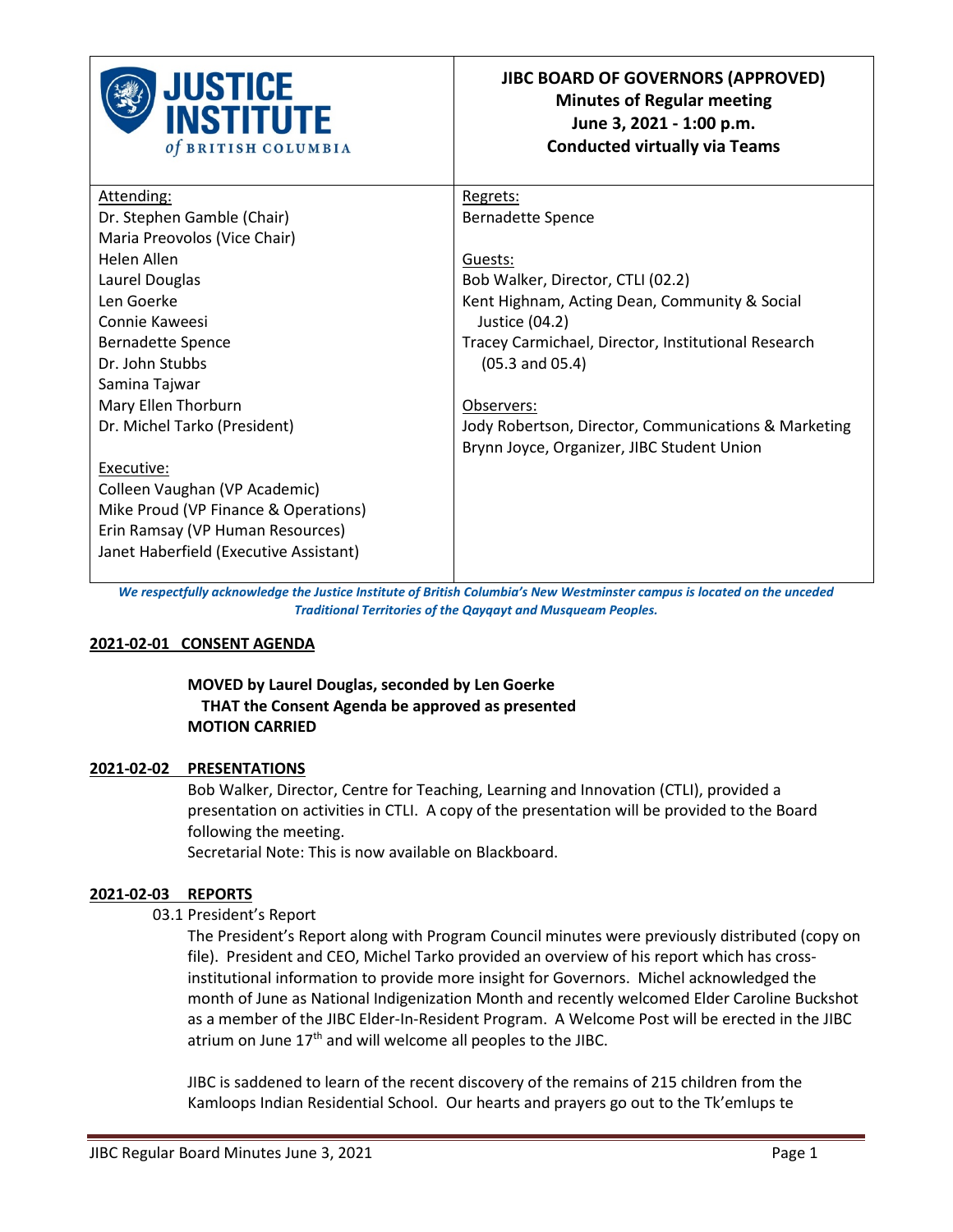Secwépemc First Nation, located on the unceded, traditional territory of the Secwépemc Peoples. JIBC flags are lowered and will remain lowered for one hour for each of the children, starting May  $31<sup>st</sup>$  until June  $8<sup>th</sup>$ .

# **2021-02-04 GOVERNANCE MATTERS (BOARD OPERATIONS)**

04.1 Program Termination for International Law Enforcement Certificate (Credentialed) Related documents were previously distributed (copy on file). Colleen Vaughan spoke to the memo and requested Motions for approval.

### **MOVED by Maria Preovolos, seconded by Helen Allen**

**THAT the program, International Law Enforcement Certificate, be terminated effective July 1, 2021 as presented.**

### **MOTION CARRIED.**

04.2 School of Health, Community & Social Justice

a) Full Program Proposal – Certificate in Collaborative Conflict Resolution Kent Highnam, Acting Dean, School of Health, Community and Social Justice was introduced to speak to this new proposal. Following brief discussion, the motion was called.

### **MOVED by Laurel Douglas, seconded by Helen Allen THAT the new program, Certificate in Collaborative Conflict Resolution be approved as presented. MOTION CARRIED**

- b) Program Terminations (credentialed):
	- i) Certificate in Conflict Resolution: Specialization in Mediation and Third-Party Intervention **MOVED by Len Goerke, seconded by Helen Allen THAT the Board approve the suspension of enrollment in the Certification in Conflict Resolution: Specialization in Mediation/Third-Party Intervention program as of September 1, 2021. MOTION CARRIED.**

**MOVED by Len Goerke, seconded by Maria Preovolos THAT the Board approve the termination of the Certificate in Conflict Resolution: Specialization in Mediation and Third-Party Intervention program effective August 31, 2023. MOTION CARRIED**

ii) Certificate in Conflict Resolution: Specialization in Negotiation

**MOVED by John Stubbs, seconded by Len Goerke**

**THAT the Board approve the suspension of enrollment in the Certificate in Conflict Resolution: Specialization in Negotiation program as of September 1, 2021.**

### **MOTION CARRIED.**

**MOVED by Maria Preovolos, seconded by Laurel Douglas THAT the Board approve the termination of the Certificate in Conflict Resolution: Specialization in Negotiation program effective August 31, 2023.**

iii) Certificate in Family Mediation Certificate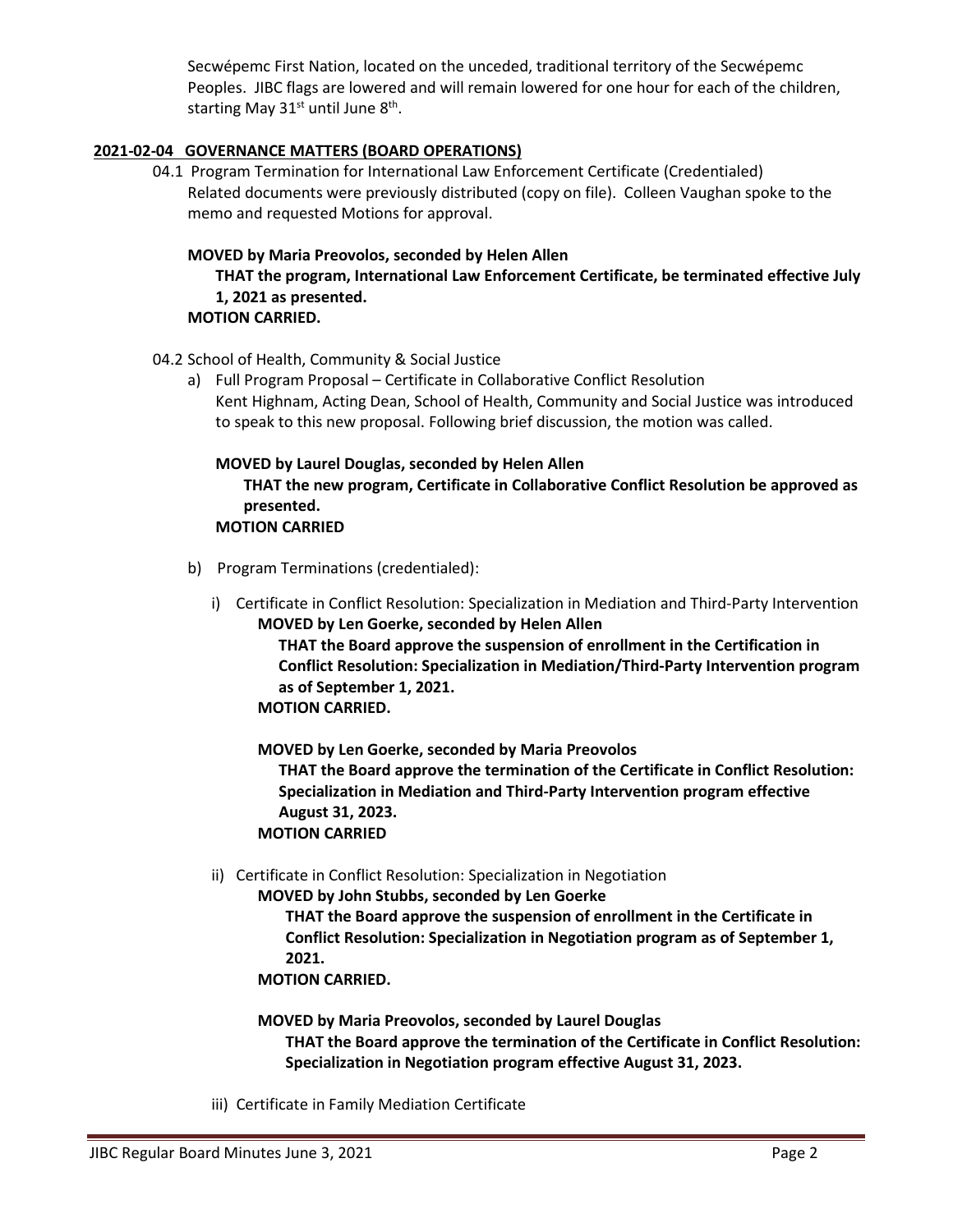**MOVED by Len Goerke, seconded by Laurel Douglas**

**THAT the Board approve the suspension of enrollment in the Family Mediation Certificate program as of September 1, 2021. MOTION CARRIED.**

**MOVED by Len Goerke, seconded by Laurel Douglas THAT the Board approve the termination of the Family Mediation Certificate effective August 31, 2023. MOTION CARRIED.**

- 04.3 Board Election for Chair and Vice Chair for Year August 1, 2021 to July 31, 2022. Board Chair, Stephen Gamble, and Maria Preovolos. Vice-Chair, agreed to stand again for another year. A virtual poll indicated there were no other nominations for the positions. **ACTION: By acclamation, Stephen and Maria will remain as Chair and Vice-Chair respectively for a further year August 1, 2021 to July 31, 2022.**
- 04.4 Annual Code of Conduct acknowledgement A copy of the Code of Conduct and Conflict of Interest was previously distributed to Board Governors. All members of the Board agreed to abide by the Code of Conduct and Conflict of Interest bylaws of the Board.
- 04.5 AEST Mandate Letter A copy of the AEST's JIBC Mandate letter was previously distributed.

# **MOVED by Maria Preovolos seconded by Samina Tajwar THAT the AEST JIBC Mandate Letter be approved. MOTION CARRIED**

# **2021-02-05 STRATEGIC MATTERS**

- 05.1 Financial Reports to March 31, 2021
	- a) Audited Financial Statements F2020/2021 Len George, Chair, Finance & Audit Committee, spoke to the financial statements.

# **MOVED by Len Goerke, seconded by Laurel Douglas THAT the Audited Financial Statements be approved as presented. MOTION CARRIED.**

b) KPMG Audit Finding Report A copy of this report was previously distributed for information (copy on file).

# **MOVED by Len Goerke, seconded by Mary Allen Thorburn THAT the Audit Finding Report be approved as presented. MOTION CARRIED.**

- c) Q4 JIBC MD&A and Financial Reports A copy of the financial reports was previously distributed for information.
- d) Extension of KPMG's contract with the JIBC by 1 year